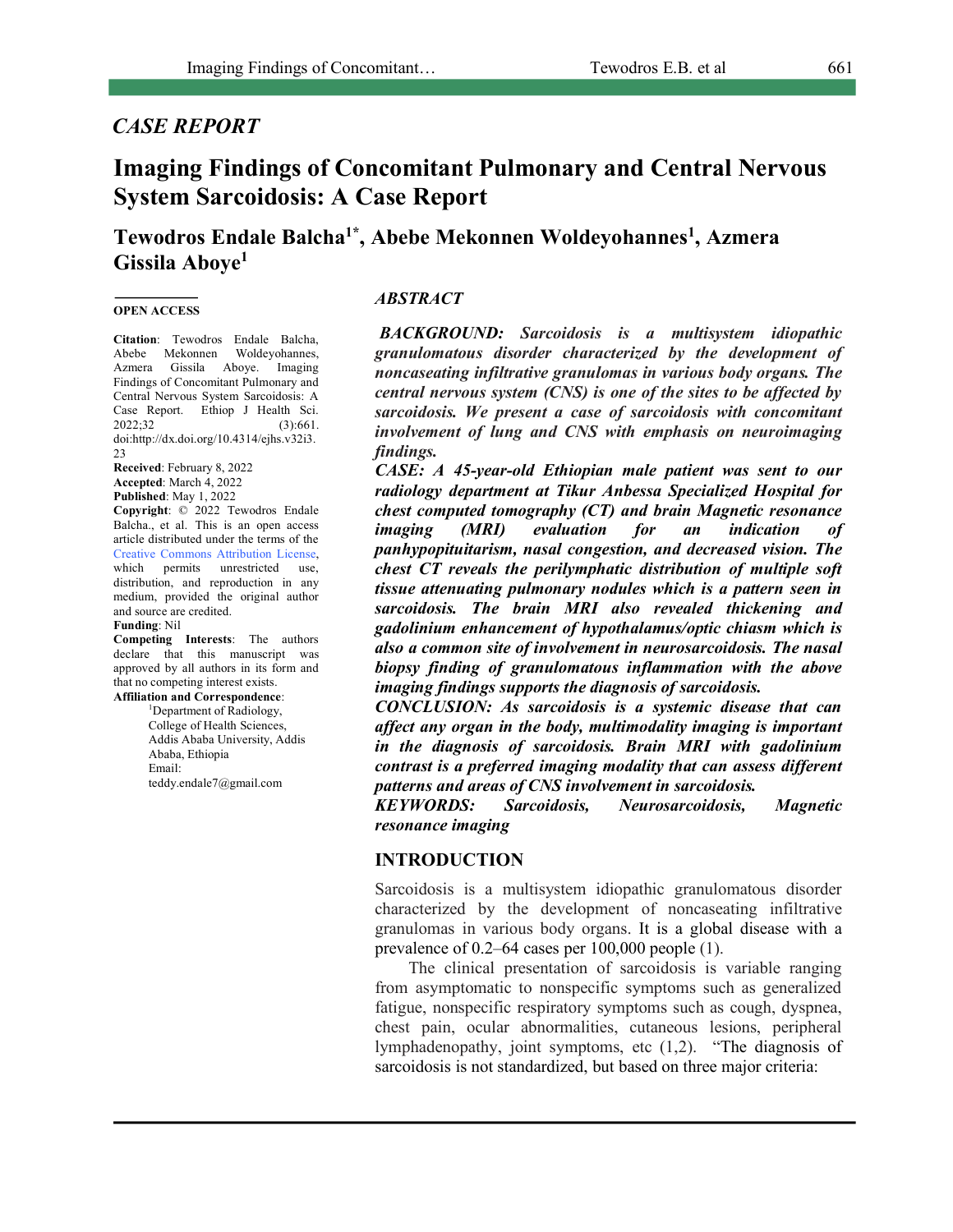a compatible clinical presentation, finding nonnecrotizing granulomatous inflammation in one or more tissue samples, and the exclusion of alternative causes of granulomatous disease" as detailed and suggested by ATS (American Thoracic Society) guidelines for sarcoidosis diagnosis (3).

Imaging is an effective method of diagnosis, such as chest X-ray, high-resolution computer tomography (HRCT), magnetic resonance with gadolinium contrast (MRI), and/ or positron emission tomography with fluorodeoxyglucose(FDG-PET).

Extrapulmonary sarcoidosis may coexist with pulmonary sarcoidosis, can overtake it, or occur following remission of the pulmonary form, sometimes after several years  $(4)$ .

Neurosarcoidosis affects less than 10% of all patients with sarcoidosis and may involve any part of the nervous system. Isolated neurological involvement is rare and maybe as low as 1%. The most frequently affected sites are the cranial nerves (55%), the meninges (12– 40%), the brain parenchyma (20–45%), and the spinal cord (18–26.5%). When involved, the maiority (up to 75%) initially present with neurological symptoms (2, 5). The clinical features of neurosarcoidosis depend on the site of involvement and include facial nerve palsy, vision loss, diplopia, headache, seizure, meningism, weakness, and paresthesia (1). We report a case of imaging findings of a patient with the concomitant central nervous system (CNS) and pulmonary sarcoidosis, which is to our knowledge, the first image-based case reported from Ethiopia.

## **CASE PRESENTATION**

A 45-year-old Ethiopian male patient was sent to our radiology department at Tikur Anbessa Specialized Hospital for chest CT and brain MRI imaging evaluation for an indication of panhypopituitarism, nasal congestion, and vision difficulties.

The chest CT findings include multiple bilateral upper and lower lobes different sized soft tissue attenuating subpleural and parenchymal nodules. There is also bilateral nodular fissural thickening with a beaded appearance (Figure 1). The findings are distributed in a perilymphatic pattern which is seen in pulmonary sarcoidosis. There are also multiple subcentimeter rounded lymph nodes involving the prevascular, aortopulmonary, lower paratracheal, and bilateral hilar stations.

ь *Figure 1: High-resolution axial chest CT (a) lung window showing bilateral different sized soft tissue* 

*attenuating pulmonary parenchymal nodules (red arrows) and a subpleural nodule on the right side (green arrow) (b) mediastinal window showing mildly enlarged right paratracheal mediastinal lymph node (green arrow)*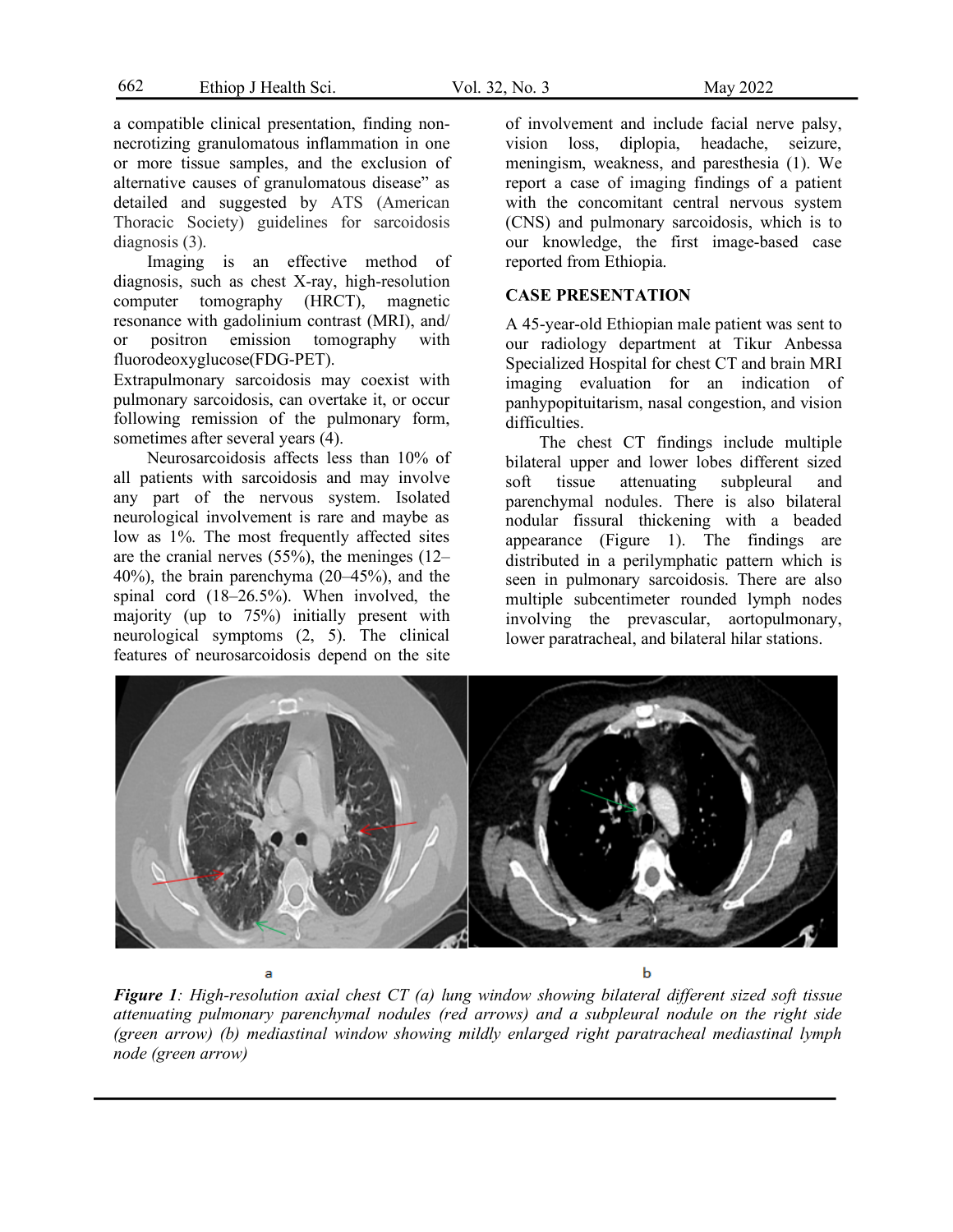The brain MRI revealed 2.5cm\*2.2cm\*1.8cm measuring suprasellar nodular lesion involving the hypothalamus and pituitary stalk, prechiasmatic part of optic nerves, and optic chiasm (Figure 2). The mass shows  $T1$  iso  $&ZT2$ heterogeneously hypointense signal with avid

homogeneous gadolinium contrast enhancement. There is also adjacent meningeal thickening and gadolinium enhancement. The normal gadolinium-enhancing pituitary gland was visualized.



*Figure 2: T1 brain MRI with gadolinium contrast, (a) sagittal plane showing marked mass-like thickening and diffuse gadolinium enhancement of the pituitary stalk (red arrow) and optic chiasm/hypothalamus (green arrow) (b) coronal view showing diffuse bilateral leptomeningeal thickening and gadolinium enhancement in bilateral medial temporal lobes (red arrows)*.

The patient underwent endoscopic nasal evaluation and biopsy which revealed nonnecrotizing granulomatous inflammation.

a

## **DISCUSSION**

The clinical presentation of our patient which is panhypopituitarism, nasal congestion, and vision difficulties with nasal biopsy histologic findings of granulomas inflammation suggests sarcoidosis. The chest CT findings of perilymphatic pulmonary nodules and brain MRI findings of the diffuse pituitary stalk and hypothalamus/optic chiasm mass-like thickening and gadolinium enhancement with the presence of leptomeningeal thickening in the absence of known malignancy in the patient's workup further supports the diagnosis of sarcoidosis with concomitant pulmonary and CNS involvement.

Similar to our case, hypothalamus/optic chiasm and meningeal involvement are said to be among common CNS sites in neurosarcoidosis(1,4). Cranial nerve involvement is common in neurosarcoidosis, especially facial and optic nerve involvement, in which facial palsy is the most common cranial nerve palsy clinically, but on imaging optic nerve involvement is more common, like in our case (6). Isolated central nervous system sarcoidosis is rare, affecting less than 1% of all patients with sarcoidosis (1). In support of this, our patient has extra neural imaging findings which are pulmonary and mediastinal involvement.

 $\mathbf b$ 

Our case reveals imaging findings of meningeal, hypothalamus/optic nerve, and pulmonary involvement of sarcoidosis. This in turn points out the important role of